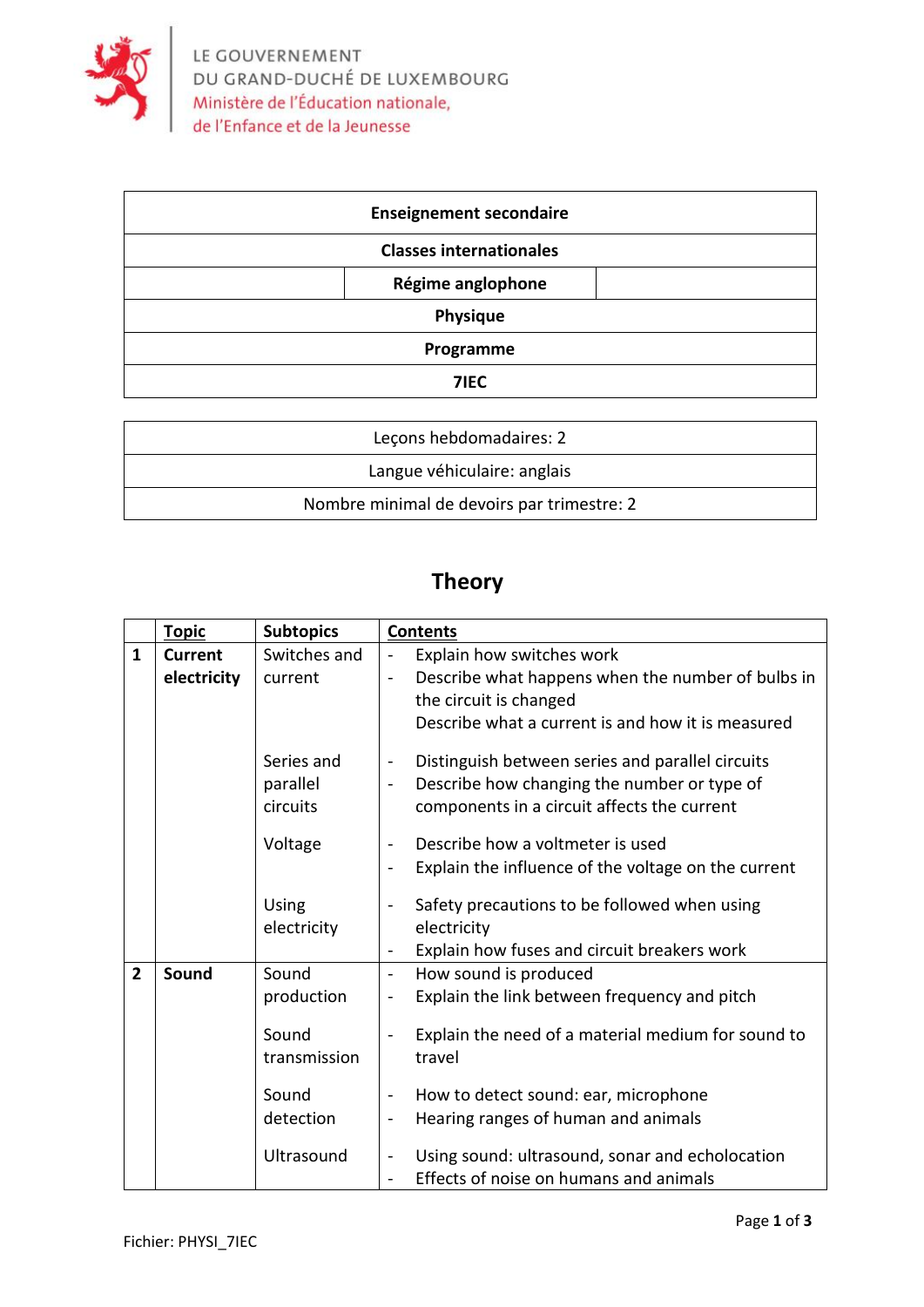

LE GOUVERNEMENT<br>DU GRAND-DUCHÉ DE LUXEMBOURG<br>Ministère de l'Éducation nationale,<br>de l'Enfance et de la Jeunesse

| 3 | <b>Energy</b><br>and<br>changes                    | Energy from<br>food                    | Discuss that our bodies need energy which we get<br>$\blacksquare$<br>from food<br>Explain why different people need different amounts<br>$\overline{\phantom{a}}$<br>energy from food<br>Introduce the unit for measuring energy (joule,<br>$\overline{\phantom{a}}$<br>kilojoule)                                                                                                                                                                  |
|---|----------------------------------------------------|----------------------------------------|------------------------------------------------------------------------------------------------------------------------------------------------------------------------------------------------------------------------------------------------------------------------------------------------------------------------------------------------------------------------------------------------------------------------------------------------------|
|   |                                                    | Energy<br>transfers and<br>storage     | Describe the different ways in which energy is stored<br>$\blacksquare$<br>and transferred                                                                                                                                                                                                                                                                                                                                                           |
|   |                                                    | <b>Fuels</b>                           | Discuss and compare fossil fuels and renewable fuels<br>$\blacksquare$                                                                                                                                                                                                                                                                                                                                                                               |
|   |                                                    | Renewable<br>energies                  | Give examples of renewable energy sources<br>$\frac{1}{2}$<br>Explain how the Sun is the original source for most of<br>$\overline{a}$<br>our energy resources                                                                                                                                                                                                                                                                                       |
|   |                                                    | Using<br>resources                     | Describe how to use less fossil fuels<br>$\overline{\phantom{0}}$<br>Advantages and disadvantages of fossil fuels<br>$\overline{a}$<br>Explain what efficiency means<br>$\blacksquare$                                                                                                                                                                                                                                                               |
| 4 | <b>Forces</b><br>and<br>pressure                   | <b>Different</b><br>forces<br>Pressure | Discuss the effects of forces on an object<br>$\blacksquare$<br>Name forces and distinguish between contact and<br>$\overline{\phantom{0}}$<br>non-contact forces<br>Explain the difference between mass and weight<br>Describe how to measure forces, masses and state<br>$\blacksquare$<br>their units<br>Explain pressure<br>$\frac{1}{2}$<br>Calculate pressure<br>$\blacksquare$<br>Describe effects of high and low pressure<br>$\overline{a}$ |
| 5 | Units (to<br>be taught<br>within the<br>individual | SI units                               | Explain why scientists use SI units<br>$\overline{a}$<br>Record numbers using suitable units<br>$\overline{a}$<br>Use prefixes and symbols in the SI system<br>$\overline{\phantom{a}}$                                                                                                                                                                                                                                                              |
|   | chapters)                                          |                                        |                                                                                                                                                                                                                                                                                                                                                                                                                                                      |